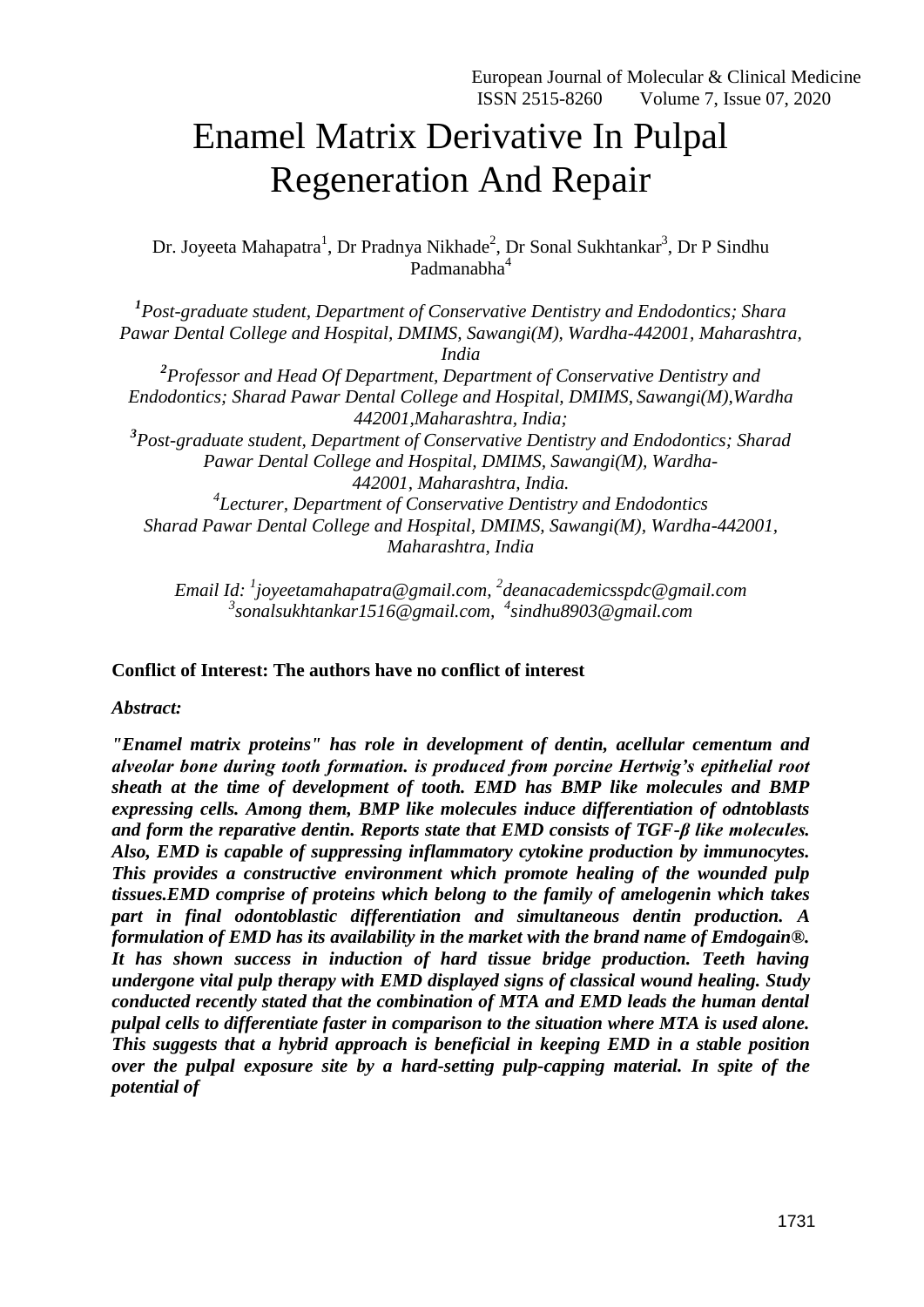European Journal of Molecular & Clinical Medicine ISSN 2515-8260 Volume 7, Issue 07, 2020

*EMD to induce the mesenchymal stem cells to differentiate into odontoblasts, the reparative hard tissues assessed in current studies had resemblances with "atubular osteodentin" instead of "tubular dentin".*

*Keywords: "Enamel matrix proteins", "Emdogain", Direct Pulp Capping,*

#### **1. INTRODUCTION**

Direct pulp capping (DPC)- a common method for treating small accidental pulpal exposure in permanent dentition. A variety of materials have been put to application formerly in capping exposed pulp and pulpotomy procedures. Out of these, calcium hydroxide has been conventionally put to use in clinical practice<sup>1</sup>. Nevertheless, reports have shown that the pulp tissue gets intensely irritated, and formation of a layer of necrosis is seen due to the alkaline action of calcium hydrate.  $Ca(OH)_2$  produce a fresh layer of reparative dentin which has a porous structure leading to its poor sealing ability<sup>2</sup>. Pores thus formed increases the risk of microbial infection. Study conducted by Olsson et al stated that pulp capping undertaken using Ca(OH)<sub>2</sub> didn't give satisfactory results<sup>3</sup>. Thus, efficacy of Ca(OH)<sub>2</sub> in DPC has been compromised because of its inferior quality of seal, its degradation over the period of time & the occurrence of tunnel defects in dentine bridges. These challenges of  $Ca(OH)_2$  gave way for the development of novel pulp-capping agents which can induce the dentin/pulp complex. In recent times, a lot of studies have shown that newer biocompatible agents like "bone morphogenetic proteins" (BMPs), "osteogenic protein–1" (OP-1), demineralized dentin, and "mineral trioxide aggregate" (MTA) can induce the formation of reparative dentin. Current research has suggested that Emdogain gel (EMD) (BIORA AB, Malmö, Sweden), which has its application majorly in "periodontal regenerative therapy", also has the capacity to induce rapid reparative dentin formation in a teeth that has undergone pulp capping<sup>2</sup>.

"Enamel matrix proteins" has role in development of dentin, acellular cementum and alveolar bone during tooth formation. The prime non-collagenous protein expressed in bone and dentine are bone sialoprotein and osteopontin. "Enamel matrix proteins" have shown to accelerate the levels of mineralization markers (like bone sialoprotein and osteopontin) in odontoblasts. Using this idea, formulation of "enamel matrix derivative" (EMD) was done. Method of regeneration by EMD comprise of odontoblastic differentiation simultaneously with the development of the dentin bridge and the wound healing of the pulp tissue without having an impact on the vitality of the rest of the pulp. This simulates the normal process of dentinogenesis. The main component of EMD is Amelogenin and Amelin which plays a major part in the formation of dentin bridge during dentinogenesis. EMD also has certain growth factors like "transforming growth factor-beta 1" and small amelogenin peptides. They take part in cell signalling during stimulation of matrix formation and mineralization. These growth factors mediate tissue homeostasis, inflammatory processes, healing and neogenesis.

#### **2. HISTORY**

L hammarstrom concluded that in humans, the expression of amelogenin occurs at the apical end of a developing root of teeth. He supported the idea that "enamel matrix protein(s)" takes part in formation of cementum and such proteins can be put to use as a resource in regeneration of acellular extrinsic fiber cementum<sup>4</sup>.

After the initial confirmation that a major portion of amelogenin is present in enamel matrix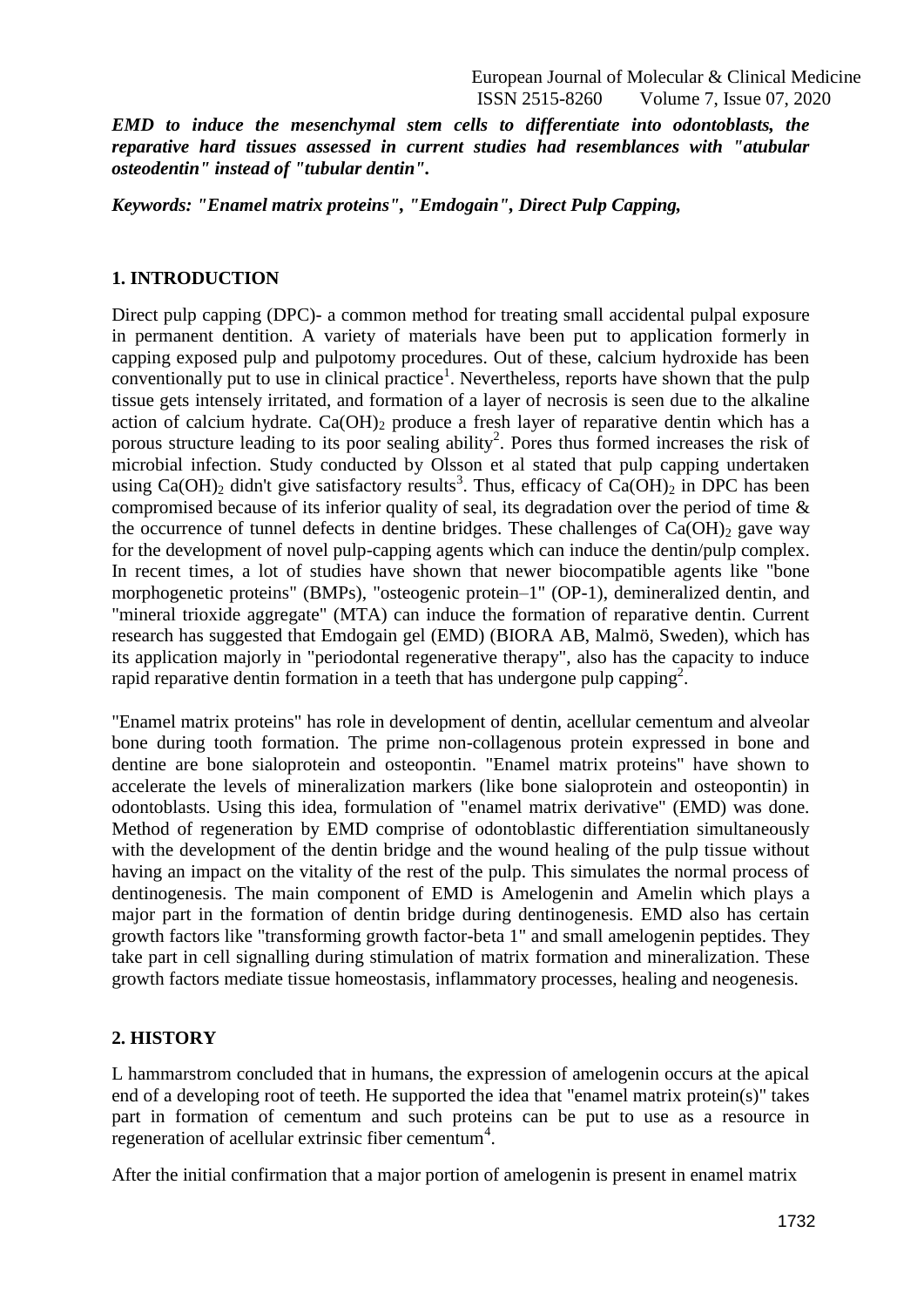derivatives, the first human trial on EMD was conducted by Heijl in 1997. He undertook a trial on a single experimental defect . He suggested that enamel matrix derivative could be used as an adjunctive to the regeneration of true peridontium<sup>5</sup>.

In another clinical trial Heijl et al researched the long term impact of EMD on regeneration of infrabony defects. This evaluation was found to be promising. The trial demonstrated that topical application of EMDOGAIN resulted in an enhanced gain of bone as seen radiographically and also a gain in clinical attachment was observed<sup>6</sup>.

Hence a series of clinical trials and studies were conducted which confirmed the efficacy of EMD and its therapeutic effect on regeneration of periodontal tissues<sup>7</sup>. Also a total of 173 of furcation defects were treated using EMD as an adjunct and have have confirmed the clinical effect of EMD in five year of observation $8$ .

EMD comprise of proteins which belong to the family of [amelogenin.](https://www.sciencedirect.com/topics/medicine-and-dentistry/amelogenin) This is the hydrophobic part of the ["enamel matrix proteins"](https://www.sciencedirect.com/topics/medicine-and-dentistry/tooth-enamel) (Fisher & Termine, 1985).

# **3. MECHANISM OF ACTION**

EMD is produced from porcine Hertwig's epithelial root sheath at the time of development of tooth. It regulates enamel mineralization and has a major part in forming periodontal tissue by stimulating the acellular cementum, PDL, and alveolar bone to regenerate. EMD has BMP like molecules and BMP expressing cells. Among them, BMP like molecules induce differentiation of odntoblasts and form the reparative dentin. Reports state that EMD consists of TGF-β like molecules. Also, EMD is capable of suppressing inflammatory cytokine production by immunocytes. This provides a constructive environment which promote healing of the wounded pulp tissues. BMP is from the super family of transforming growth factor beta (TGF-b). TGF b has the potency to modulate repairing of tissue in various conditions. BMP-2, 4 & 7 has major part to differentiate adult pulpal cells into odontoblasts at the time of pulpal healing<sup>9</sup>.

Lianjia et al., discovered that BMPs play an important role in dentinogenesis, induce undifferentiated mesenchymal cells of pulpal chamber to form "odontoblast-like cells", thus leading to osteodentin and tubular dentin deposition. This takes place whenever BMP are applied as pulp protectors directly. Hu et al., assessed the different growth factors such as "epidermal growth factor", basic "fibroblast growth factor", "insulin-like growth factor II", "platelet-derived growth factor-BB", "TGF-b 1" in rat molars and came to a conclusion that only TGF-b 1-improves and increases reparative dentin deposition $10$ .

A freshly exposed vital pulp will undergo repair by hard tissue bridge formation subjacent to the exposed sites. Clinically, we simulate the process that occur at the time of odontogenesis by evaluating the influencing factors and substances linked to the initial stages of dentin production. An example of such factor is "Amelogenin". According to Inai *et al,* 1991and Hammarstrom, 1997, during crown development, amelogenin translocate to the odontoblasts undergoing differentiation just before the production and deposition of circumpulpal dentin. Inferring from this, it is said that amelogenin takes part in final odontoblastic differentiation and simultaneous dentin production. A formulation of EMD has its availability in the market with the brand name of Emdogain®. It has shown success in induction of hard tissue bridge production<sup>11</sup>.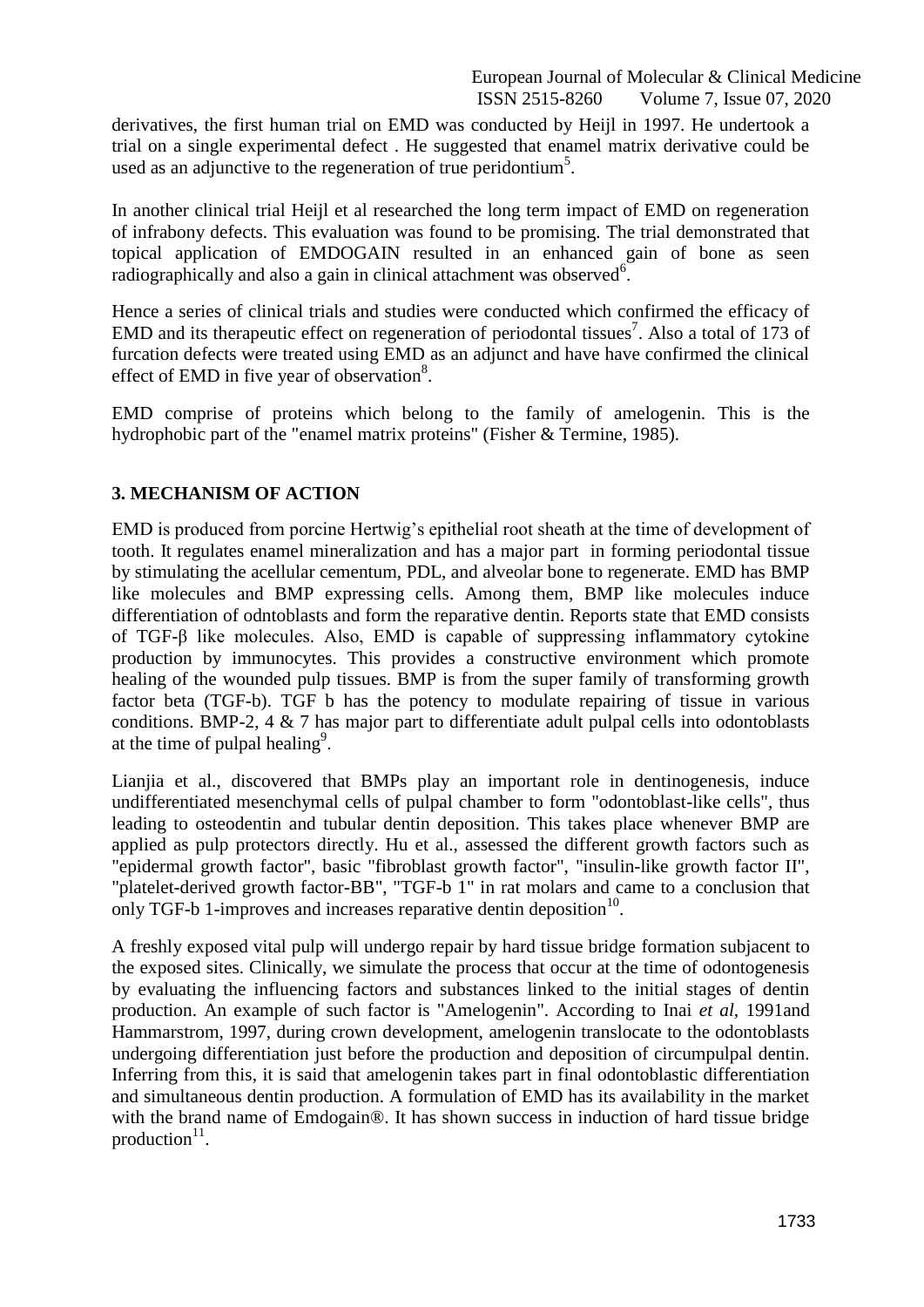#### European Journal of Molecular & Clinical Medicine ISSN 2515-8260 Volume 7, Issue 07, 2020

Teeth having undergone vital pulp therapy with EMD displayed signs of classical wound healing - a surface layer or scabs, comprising extracellular matrix proteins & necrotic cell remnants. Subjacent to it is a zone showing infiltration of chronic inflammatory cell. Beneath this site of wound healing, formation of a bridge of novel hard tissue can be seen. This seals off the wound from the vital pulpal tissue. Pulpal tissue beneath the layer of the new hard tissue does not have any signs of inflammation. Also, formation of a layer of "odontoblastlike cells" can be observed, bordering the new mineralized tissue thus formed. This implies that EMD have the ability to induce production of a dentin-like hard tissue on its application on the wound of coronal pulp. The novel hard tissue formed has resemblances to tubular dentin which is outlined by odontoblast-like cells. Laboratory findings state that in exposed pulpal cells, EMD leads to induction of an intracellular cyclic-AMP signal. According to Lyngstadaas *et al.,* 2001, in mesenchymal cells, this intracellular signal leads to release of "autocrine growth factor" in a well-arranged cascade. This is followed by secretion of growth factors like PDGF and TGF-pi. This leads to proliferation of EMD-exposed cells and its maturation into "extracellular-matrix-secreting cells". This kind of mechanism is seen during the pulpal wound healing in the presence of  $EMD<sup>9</sup>$ . DPC using EMD should always be carried out under local anesthesia to lessen the uncomfortable post operative signs and symptoms<sup>12,13</sup>.

# **4. ADVANTAGES-**

Induces differentiation of odontoblast and helps in forming reparative dentin.

• Inflammatory cytokine production gets suppressed and this leads to creation of a good environment which promote wound healing in the site of pulpal tissue injury<sup>1</sup>.

 Quantity of hard tissue formation in teeth post EMD treatment is double than that of  $Ca(OH)_2$ .

Symptoms that arise post treatment are much reduced.

 MTA when placed in adjunct with Emdogain produced an enhanced type of reparative hard tissue reaction than in comparison to that of  $Ca(OH)_{2}$ .

# **5. DISADVANTAGES-**

 EMD gel (gel of propylene glycol alginate containing EMD)when used without any adjunctive pulp capping material, upon its application onto freshly exposed pulp tissue resulted in a poor seal. The hard tissue barrier thus produced is of inferior quality.

Example 1. Benefits of using EMD in clinical practice are still to be verified<sup>1</sup>.

# **6. RECENT ADVANCES-**

Studies showed that EMD gel (gel of propylene glycol alginate containing EMD) was inefficient in forming a barrier of hard tissue as the seal formed by it is of inferior quality. A study was conducted in human primary canines where pulpotomy was done using EMD gel. Results showed unconvincing evidence of the benefits of hard tissue barrier thus formed by  $EMD$  gel<sup>14</sup>. Recently 2 different randomized controlled clinical trials was conducted- in primary molars using EMD gel for DPC procedures<sup>15</sup> or partial pulpotomy<sup>16</sup> in permanent premolars. They did not see any enhancement in the quality of the formed hard tissue barrier as compared to the ones produced by the conventional pulp capping agents. Former studies have shown direct application of EMD on exposed pulp tissue without any usage of adjunct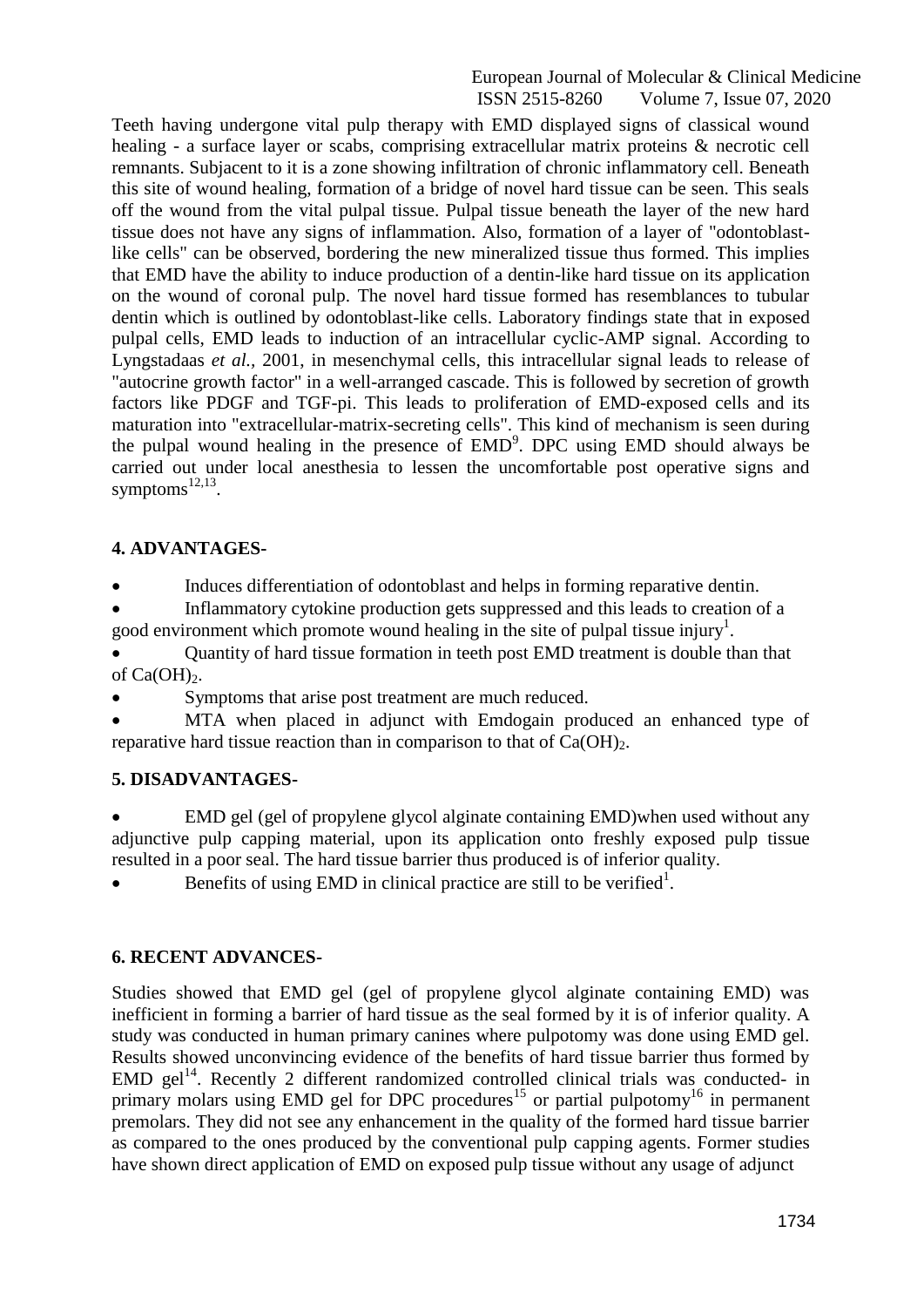#### European Journal of Molecular & Clinical Medicine ISSN 2515-8260 Volume 7, Issue 07, 2020

pulp-capping material. One of the cell culture study conducted recently stated that the combination of MTA and EMD leads the human dental pulpal cells to differentiate faster in comparison to the situation where MTA is used alone<sup>17</sup>. This suggests that a hybrid approach is beneficial in keeping EMD in a stable position over the pulpal exposure site by a hardsetting pulp-capping material. Although calcium hydroxide is popularly used as a DPC agent yet it is known for its certain disadvantages like the occurrence of tunnel defects in the structure of the dentinal bridge itself, its slow but steady dissolution and its inferior sealing properties. MTA provides a better seal and has an excellent tissue responses<sup>18</sup>. It has shown success in DPC and pulpotomy procedures<sup>19</sup>. Portland cement which has a somewhat similar composition like MTA shows good biocompatibility with pulpal tissue.  $Ca(OH)_2$  and MTA displays good dissolution in ''fossilized'' bioactive matrix components like transforming growth factor-b1 from mineralized dentin.

### **7. CONCLUSION-**

EMD leads to induction or promotion of intrinsic reparative activities in the dental pulp. Nevertheless, we are yet to explore a lot more in this field in order to address the accurate and distinct mode of action and characteristic properties of EMD-induced reparative hard tissue production in a dental pulp wound<sup>11</sup>. In spite of the potential of EMD to induce the mesenchymal stem cells to differentiate into odontoblasts, the reparative hard tissues assessed in current studies had resemblances with "atubular osteodentin" instead of "tubular dentin". Even though it is a matter of controversy that EMD is advantageous in giving us a more efficient barrier to check the progress of bacteria in times of carious processes, the inability to produce tubular dentin highlights the challenges of EMD alone in organising  $\&$ promoting a well-designed and efficient dentin matrix in the absence of the help from additional morphogens & nearby pulpal cells. Even the long term evaluation of the regenerative dentin bridge formation is insufficient and needs validation from long term prospective studies and clinical trials. The inefficacy to maintain the viability of EMD through adjunctive use of a feasible carrier for the same need to be introspected. For all the above reasons studies following the already proven facts is the need of the hour in the regenerative area of research.

#### **REFERENCES :**

- [1]. Al-Hezaimi K, Javed F, Al-Fouzan K, Tay F. Efficacy of the enamel matrix derivative in direct pulp capping procedures: A systematic review: Enamel Matrix Derivative and Pulp Capping. Aust Endod J. 2013 Dec;39(3):171–5.
- [2]. Kaida H, Hamachi T, Anan H, Maeda K. Wound Healing Process of Injured Pulp Tissues with Emdogain Gel. Journal of Endodontics. 2008 Jan;34(1):26–30.
- [3]. Olsson H, Petersson K, Rohlin M. Formation of a hard tissue barrier after pulp cappings in humans. A systematic review. Int Endod J. 2006 Jun;39(6):429–42.
- [4]. Hammarstrom L. Enamel matrix, cementum development and regeneration. J Clin Periodontol. 1997 Sep;24(9):658–68.
- [5]. Heijl L. Periodontal regeneration with enamel matrix derivative in one human experimental defect. A case report. J Clin Periodontol. 1997 Sep;24(9 Pt 2):693–6.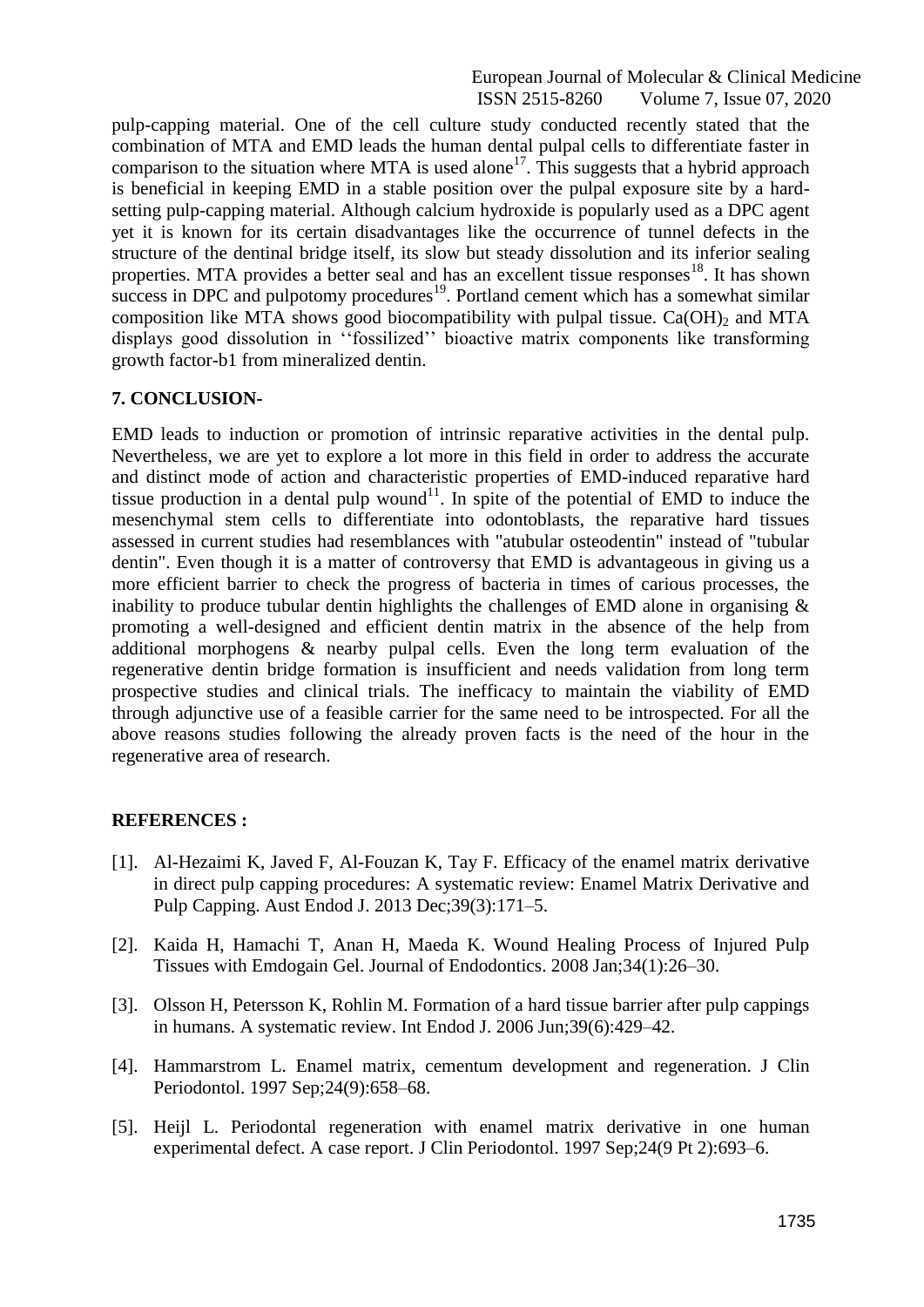- [6]. Heijl L, Heden G, Svärdström G, Ostgren A. Enamel matrix derivative (EMDOGAIN) in the treatment of intrabony periodontal defects. J Clin Periodontol. 1997 Sep;24(9 Pt 2):705–14.
- [7]. Esposito M, Coulthard P, Thomsen P, Worthington HV. Enamel Matrix Derivative for Periodontal Tissue Regeneration in Treatment of Intrabony Defects: A Cochrane Systematic Review. Journal of Dental Education. 2004;68(8):834–44.
- [8]. Heden G, Wennström JL. Five-Year Follow-Up of Regenerative Periodontal Therapy With Enamel Matrix Derivative at Sites With Angular Bone Defects. Journal of Periodontology. 2006 Feb;77(2):295–301.
- [9]. Qureshi A. Recent Advances in Pulp Capping Materials: An Overview. JCDR [Internet]. 2014 [cited 2019 Jun 27]; Available from: [http://www.jcdr.net/article\\_fulltext.asp?issn=0973-](http://www.jcdr.net/article_fulltext.asp?issn=0973-) 709x&year=2014&volume=8&issue=1&page=316&issn=0973-709x&id=3980
- [10]. Hu C-C, Zhang C, Qian Q, Tatum NB. Reparative dentin formation in rat molars after direct pulp capping with growth factors. Journal of Endodontics. 1998 Nov;24(11):744–51.
- [11]. Nakamura Y, Hammarström L, Lundberg E, Ekdahl H, Matsumoto K, Gestrelius S, et al. Enamel Matrix Derivative Promotes Reparative Processes in the Dental Pulp. Adv Dent Res. 2001 Aug;15(1):105–7.
- [12]. Rathi NV, Khatri AA, Agrawal AG, M SB, Thosar NR, Deolia SG. Anesthetic Efficacy of Buccal Infiltration Articaine versus Lidocaine for Extraction of Primary Molar Teeth. Anesthesia Progress. 2019 Mar 1;66(1):3–7.
- [13]. Reddy KV, Jadhav A, Bhola N, Mishra A, Dakshinkar P. Is 0.75% ropivacaine more efficacious than 2% lignocaine with 1:80,000 epinephrine for IANB in surgical extraction of impacted lower third molar? Oral Maxillofac Surg. 2019 Jun;23(2):225– 31.
- [14]. Sabbarini J, Mounir M, Dean J. Histological Evaluation of Enamel Matrix Derivative as a Pulpotomy Agent in Primary Teeth. 29(6):6.
- [15]. Garrocho-Rangel A, Flores H, Silva-Herzog D, Hernandez-Sierra F, Mandeville P, Pozos-Guillen AJ. Efficacy of EMD versus calcium hydroxide in direct pulp capping of primary molars: a randomized controlled clinical trial. Oral Surgery, Oral Medicine, Oral Pathology, Oral Radiology, and Endodontology. 2009 May;107(5):733–8.
- [16]. Kiatwateeratana T, Kintarak S, Piwat S, Chankanka O, Kamaolmatyakul S, Thearmontree A. Partial pulpotomy on caries-free teeth using enamel matrix derivative or calcium hydroxide: a randomized controlled trial. International Endodontic Journal. 2009 Jul;42(7):584–92.
- [17]. Min K-S, Yang S-H, Kim E-C. The Combined Effect of Mineral Trioxide Aggregate and Enamel Matrix Derivative on Odontoblastic Differentiation in Human Dental Pulp Cells. Journal of Endodontics. 2009 Jun;35(6):847–51.